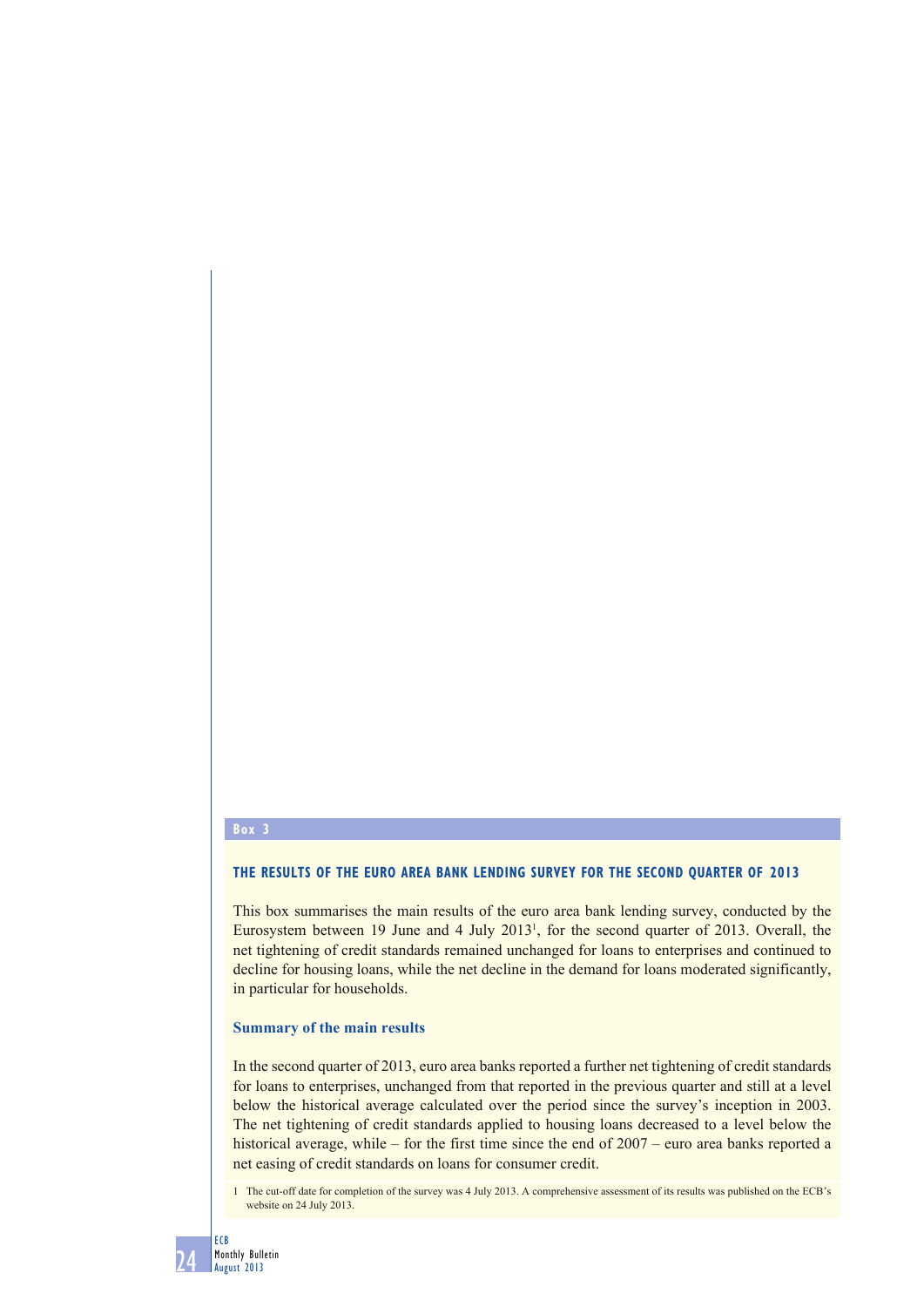Monetary and financial developments

The above-mentioned developments were driven mainly by three factors. First, the contribution from the cost of funds and balance sheet constraints remained broadly unchanged. Second, the contribution from competition pointed to a net easing of credit standards. Third, euro area banks' risk perceptions contributed less to the net tightening of loans, although such risks remained their main concern in setting their lending policies.

As regards demand for loans, the net decrease in the second quarter of 2013 was smaller than in the preceding quarter. For loans to enterprises, the decline abated, while remaining at a level substantially higher than the historical average. In addition, the net decline in demand for both loans to households for house purchase and consumer credit slowed down sharply, reaching levels that are broadly in line with the respective long-term averages.

Looking ahead, for the third quarter of 2013, the banks participating in the survey expect a further decrease in the net tightening of credit standards for both corporate and housing loans, while anticipating unchanged credit standards for consumer credit. At the same time, euro area banks expect a less negative net decline in demand for all loan categories.

#### **Loans and credit lines to enterprises**

Where credit standards are concerned, the net percentage<sup>2</sup> of euro area banks reporting a tightening in the second quarter of 2013 was 7%, unchanged from the previous survey round (see Chart A). At the time of the previous survey round, participating banks expected a similar degree of net tightening in credit standards.

2 The reported net percentage refers to the difference between the proportion of banks reporting that credit standards have been tightened and the proportion of banks reporting that they have been eased. A positive net percentage indicates that banks have tended to tighten credit standards ("net tightening"), whereas a negative net percentage indicates that banks have tended to ease credit standards ("net easing")



**Chart A Changes in the credit standards applied to the approval of loans or credit lines to enterprises**

Notes: In panel (a), the net percentages refer to the difference between the sum of the percentages for "tightened considerably" and "tightened somewhat" and the sum of the percentages for teased somewhat" and the sum of t "Expected" values refer to the expected changes over the next three months.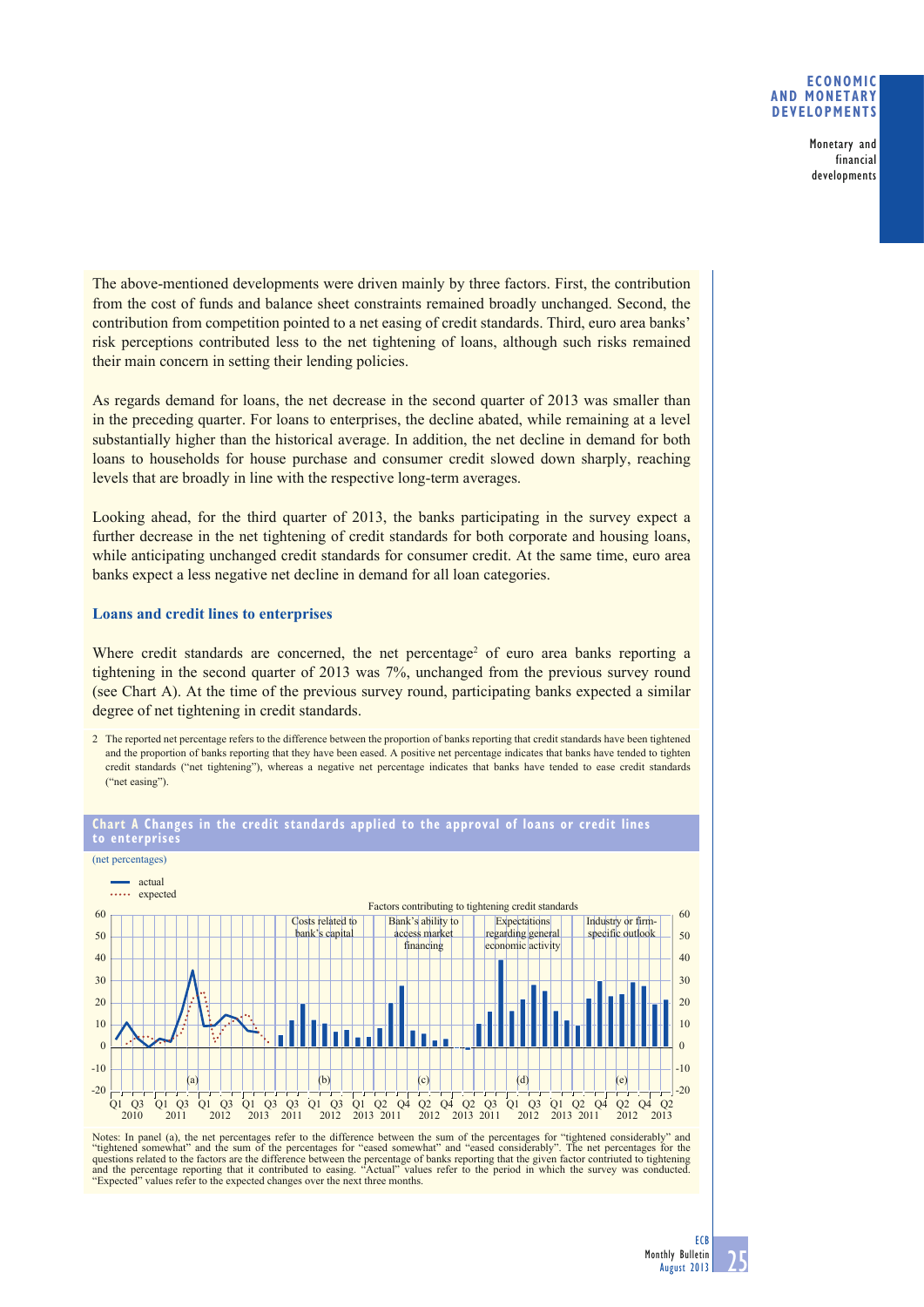In line with the aggregate results, the net tightening of credit standards remained broadly unchanged across all maturities and borrowers in the second quarter of 2013. More specifically, euro area banks reported a net tightening of credit standards on loans to small and medium-sized enterprises (SMEs) and large firms in the order of 5% and 3% respectively (compared with 7% and 4% in the first quarter of 2013), while the net tightening of credit standards for short and long-term loans stood at 4% and 10% respectively (after 5% and 11% in the previous survey round).

Looking at the underlying factors, euro area banks reported that, on average, the contribution of the cost of funds and balance sheet constraints to the net percentage change in credit standards was neutral, as it was in the previous quarter. This resulted from unchanged contributions of costs related to banks' capital positions (5%), as well as of banks' access to market funding (-1%) and banks' liquidity positions (-3%). Similarly, the impact of risk perceptions on the tightening of credit standards was also reported to have remained stable, although still at a high level. Finally, competitive pressures were reported to have contributed to a net easing of credit standards in the second quarter of 2013, broadly unchanged from the previous survey round.

The stable net tightening of credit standards to enterprises in the second quarter of 2013 translated into a compression of margins on average loans for the first time since the beginning of 2011 and into a lesser widening of margins on riskier loans (see Chart B). For most of the other credit terms and conditions, with the exception of the loan size, euro area banks reported a reduced or broadly unchanged net tightening.

Looking ahead to the third quarter of 2013, on balance, euro area banks expect a lesser net tightening of credit standards for loans to enterprises (1%), for loans to large firms (4%) and for long-term loans (6%) than in the previous quarter. Furthermore, credit standards are expected to remain basically unchanged for loans to SMEs and for short-term loans (0%).

Turning to demand, in the second quarter of 2013, the net decline in demand for loans to enterprises abated in comparison with that reported in the previous survey round (to -18%,



## **Chart B Changes in the terms and conditions for approving loans or credit lines to enterprises**

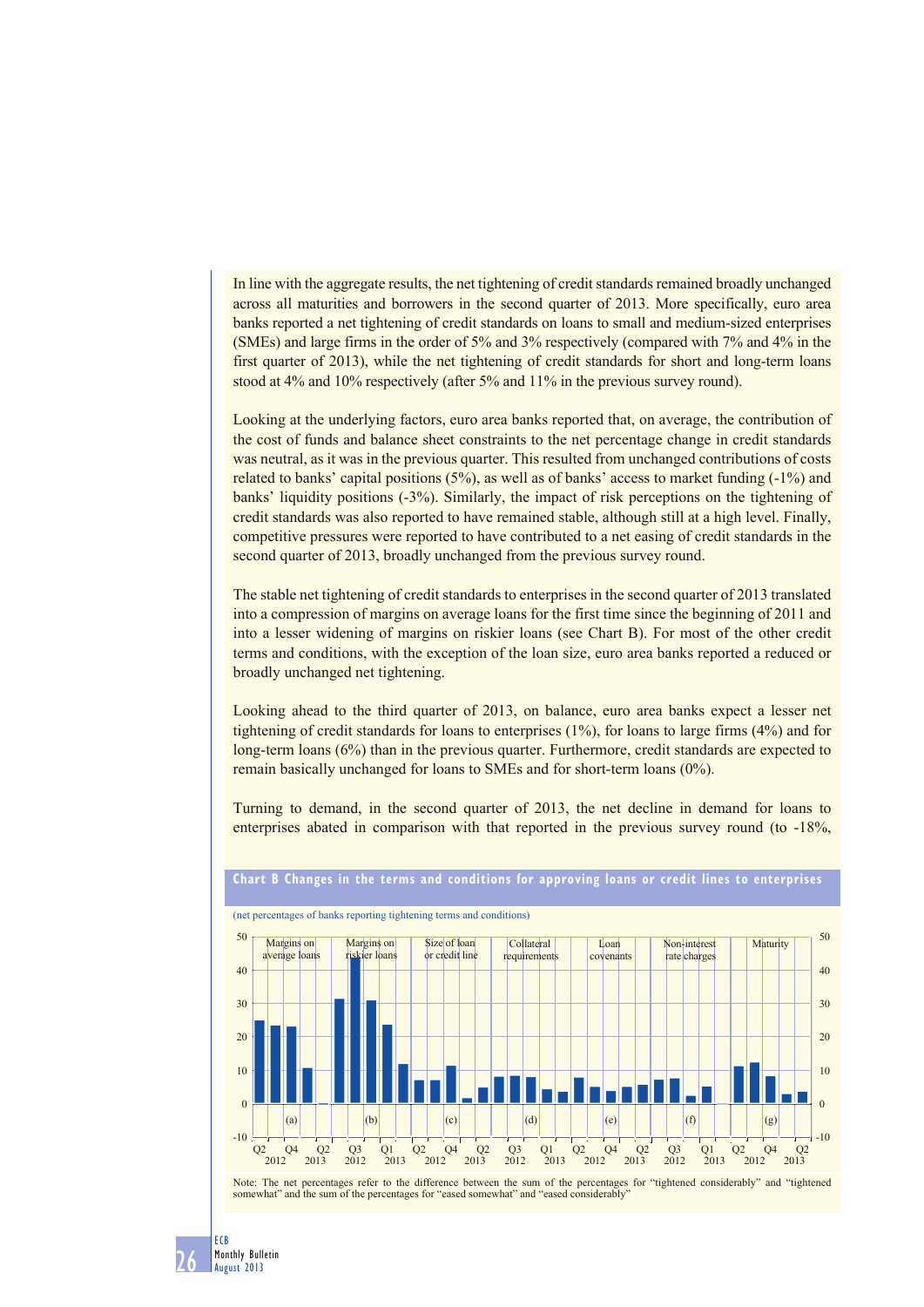Monetary and financial developments



Notes: In panel (a), the net percentages refer to the difference between the sum of the percentages for "increased considerably" and "increased somewhat" and the sum of the percentages for "decreased somewhat" and "decreased considerably". The net percentages for the questions related to the factors are the difference between the percentage of banks reporting that the given factor contributed to an increase in demand and the percentage reporting that it contributed to a decline. "A was conducted. "Expected" values refer to the expected changes over the next three months.

compared with -24%; see Chart C). Similar developments were recorded across loan sizes and maturities, except in the case of short-term loans where banks reported an unchanged net decline of -8%, as compared with the first quarter of 2013.

As in the previous quarter, the net fall in demand was driven mainly by the negative impact of reduced fixed investment (-27%, from -33%) on financing needs. Other financing needs such as those arising from mergers and acquisitions (-2%, after -10% in the first quarter of 2013) continued to contribute less to the net decline in demand, while financing needs for inventories and working capital, as well as for debt restructuring, had a positive impact on loan demand (3% and 15% respectively, after 1% and 12% respectively in the first quarter of 2013). On average, the contribution from the use of alternative sources of finance to the net decline in demand remained broadly unchanged in comparison with the previous survey round.

Looking ahead, banks expect a considerably smaller net decline in the demand for loans to enterprises in the third quarter of 2013 (-1%). A net decline in demand is expected for loans to large firms and for long-term loans (-1% and -3% respectively), while a net increase is expected in demand for loans to SMEs and short-term loans (3% and 1% respectively).

## **Loans to households for house purchase**

In the second quarter of 2013, the net percentage of banks reporting a tightening of credit standards on loans to households for house purchase declined to 7%, from 14% in the first quarter (see Chart D). This decrease was slightly sharper than expected by respondents in the previous survey round (10%). As in the case of loans to enterprises, the contribution of the cost of funds and balance sheet constraints to the net tightening of credit standards remained broadly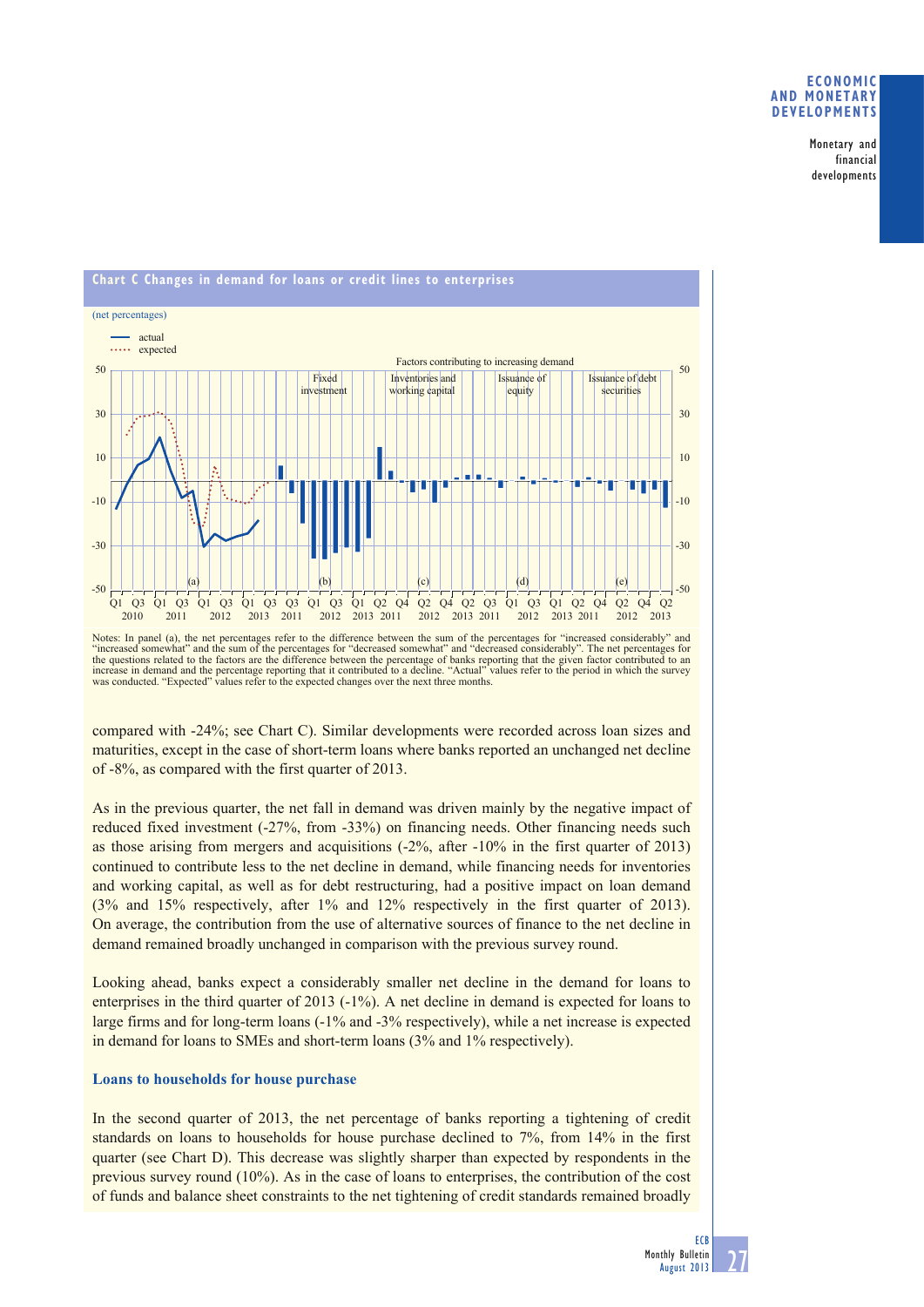

unchanged in the second quarter of 2013 (5%, after 4% in the first quarter). At the same time, compared with the previous survey round, the contributions of both the general economic outlook and housing market prospects decreased in the second quarter of 2013. More specifically, the impact of the general economic outlook on net tightening declined to 6%, from 14% in the first quarter, while that of housing market prospects decreased to 11%, from 16% in the previous survey round. Competitive pressures were reported, all in all, to have contributed to a net easing of credit standards in a similar order of magnitude as in the previous quarter.

Most price and non-price terms and conditions applied to housing loans tightened in the second quarter of 2013. The net percentage of banks reporting a widening of margins on loans increased slightly in the case of both average loans (1%, after -1% in the first quarter) and riskier loans (12%, after 10% in the previous quarter). Responses regarding non-price categories pointed to a moderation in the contributions of collateral requirements and loan-to-value ratios to the net tightening (3% in both cases, from 5% and 8% respectively in the previous quarter), while indicating broadly unchanged contributions to the net tightening in the case of loan maturities (6%, as in the previous quarter) and non-interest rate charges (3%, after 1% in the first quarter of 2013).

Looking ahead, banks expect a somewhat lower degree of net tightening of credit standards for loans for house purchase (4%) in the third quarter of 2013.

Turning to loan demand, euro area banks reported a sharp deceleration in the net decline in demand for housing loans (-2%, compared with -26% in the first quarter of 2013; see Chart E). Most of the underlying factors contributed to the sharp reduction of the net decline in comparison with the previous survey round. The only exception was the demand for loans from other banks, whose contribution to the net decline remained unchanged at  $-4\%$ .

Looking ahead, banks continue to expect demand for housing loans to remain in negative territory, at a similar level to that reported in the second quarter of 2013 (-1%).

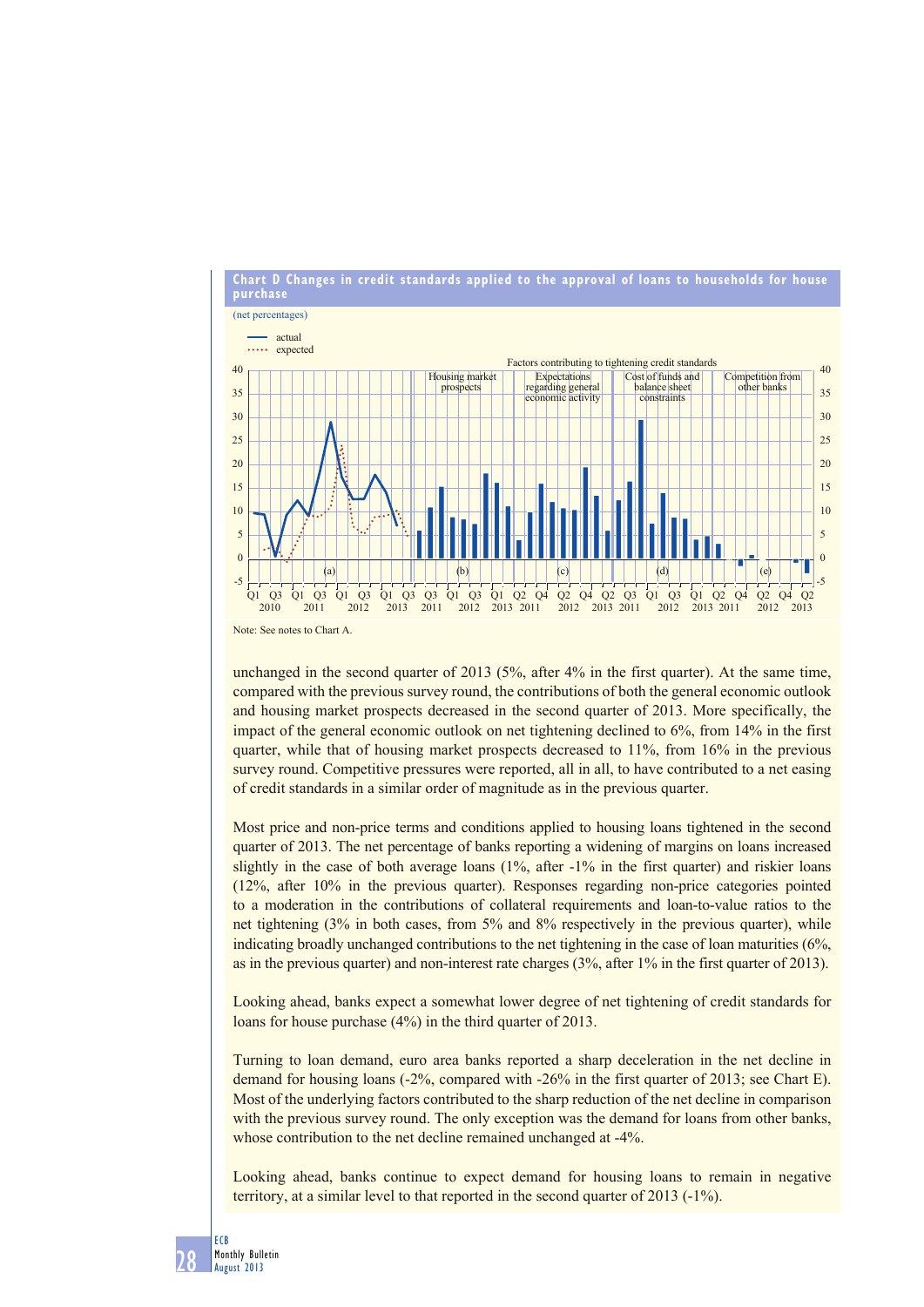Monetary and financial developments



Notes: The net percentages refer to the difference between the sum of the percentages for "increased considerably" and "increased<br>somewhat" and the sum of the percentages for "decreased somewhat" and "decreased considerabl

#### **Consumer credit and other lending to households**

For the first time since the end of 2007, euro area banks reported a slight net easing of credit standards for consumer credit in the second quarter of 2013 (-2%, down from 7%; see Chart F). As for loans to enterprises and housing loans, pressures emerging from the cost of funds and balance sheet constraints remained broadly unchanged. At the same time, the contributions from the economic outlook and the creditworthiness of loan applicants moderated in the second quarter of 2013 (in both cases, to 4%, from 7% in the first quarter).



# **Chart F Changes in the credit standards applied to the approval of consumer credit and other lending to households**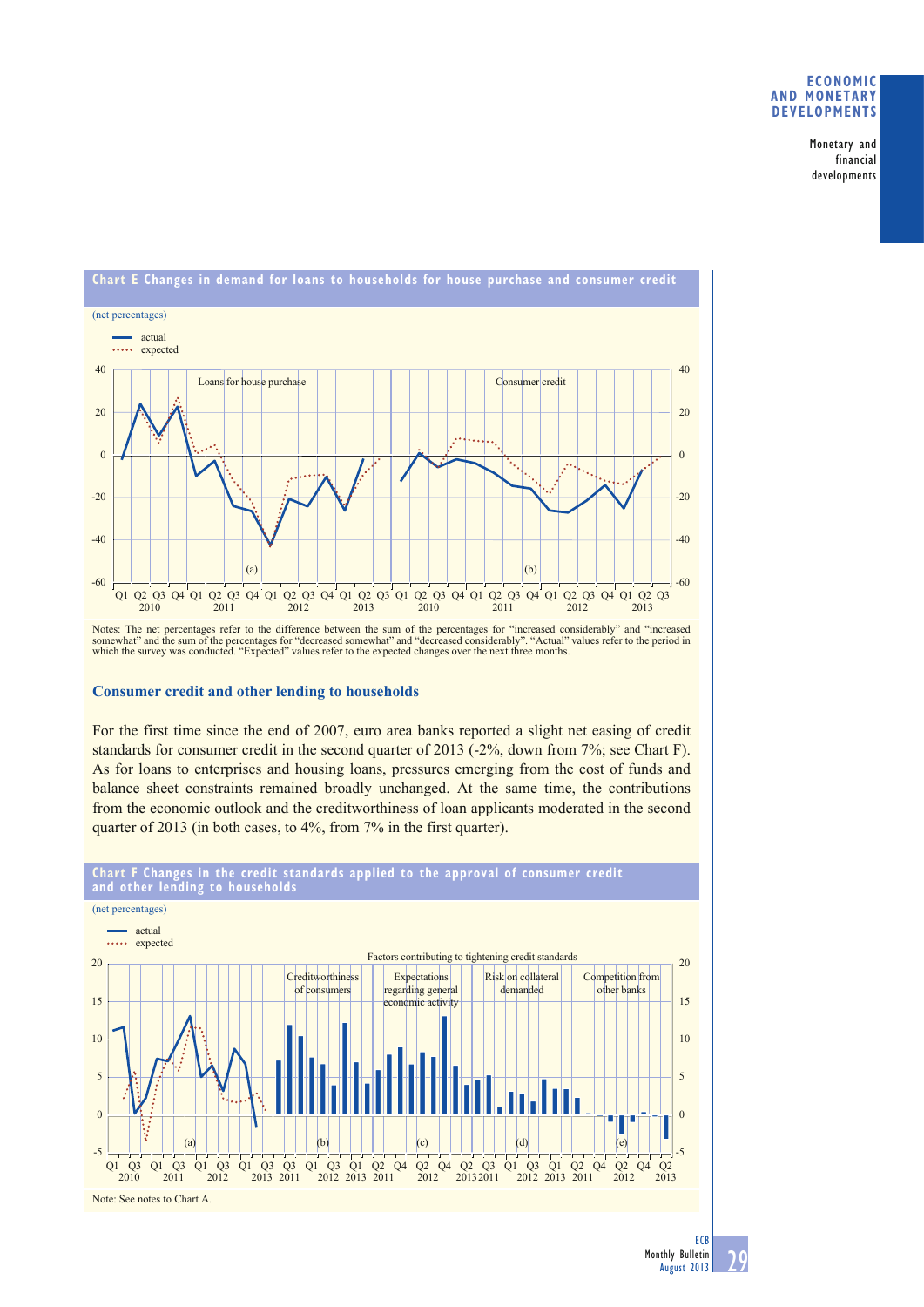Turning to the terms and conditions for approving consumer credit, banks reported a narrowing of margins on average loans (-3%, compared with -2% in the previous survey round), whereas margins on riskier loans were tightened to a lesser degree (2%, after 4% in the first quarter of 2013). In addition, the net tightening of non-price terms and conditions on consumer credit remained broadly unchanged around zero.

Looking ahead, in net terms, euro area banks expect unchanged credit standards on consumer credit and other lending to households for the third quarter of 2013.

In the second quarter of 2013, the surveyed banks reported a deceleration of the net decline of demand for consumer credit (-7%, after -25% in the previous quarter; see Chart E). This was explained by a reduced contribution from all underlying factors. In particular, the contributions of household spending on durable goods and consumer confidence reached -14% and -19% respectively, after -27% and -25% in the previous survey round.

Looking ahead to the third quarter of 2013, euro area banks expect a further moderation of the net decline in demand for consumer credit (to -1%).

#### **Ad hoc question on the impact of market tensions**

As in previous survey rounds, the July 2013 bank lending survey contained an ad hoc question on banks' access to retail and wholesale funding in the second quarter of 2013. On balance in the second quarter of 2013, euro area banks reported a further, albeit less pronounced, improvement in their access to retail and wholesale funding across most funding categories in comparison with the previous quarter (see Chart G). In particular, euro area banks reported a net easing of banks' access to retail funding (-2%, from -8% in the first quarter), to money market funding (-1%, from -6%) and to funding through both debt securities issuance (-12%, from -16%) and securitisation (-3%, from -9%). The further improvement in banks' access to retail and wholesale markets was



#### **Chart G Changes in access to funding over the past three months**

Note: The net percentages are defined as the difference between the sum of the percentages for "deteriorated considerably" and "deteriorated somewhat" and the sum of the percentages for "eased somewhat" and "eased considerably".

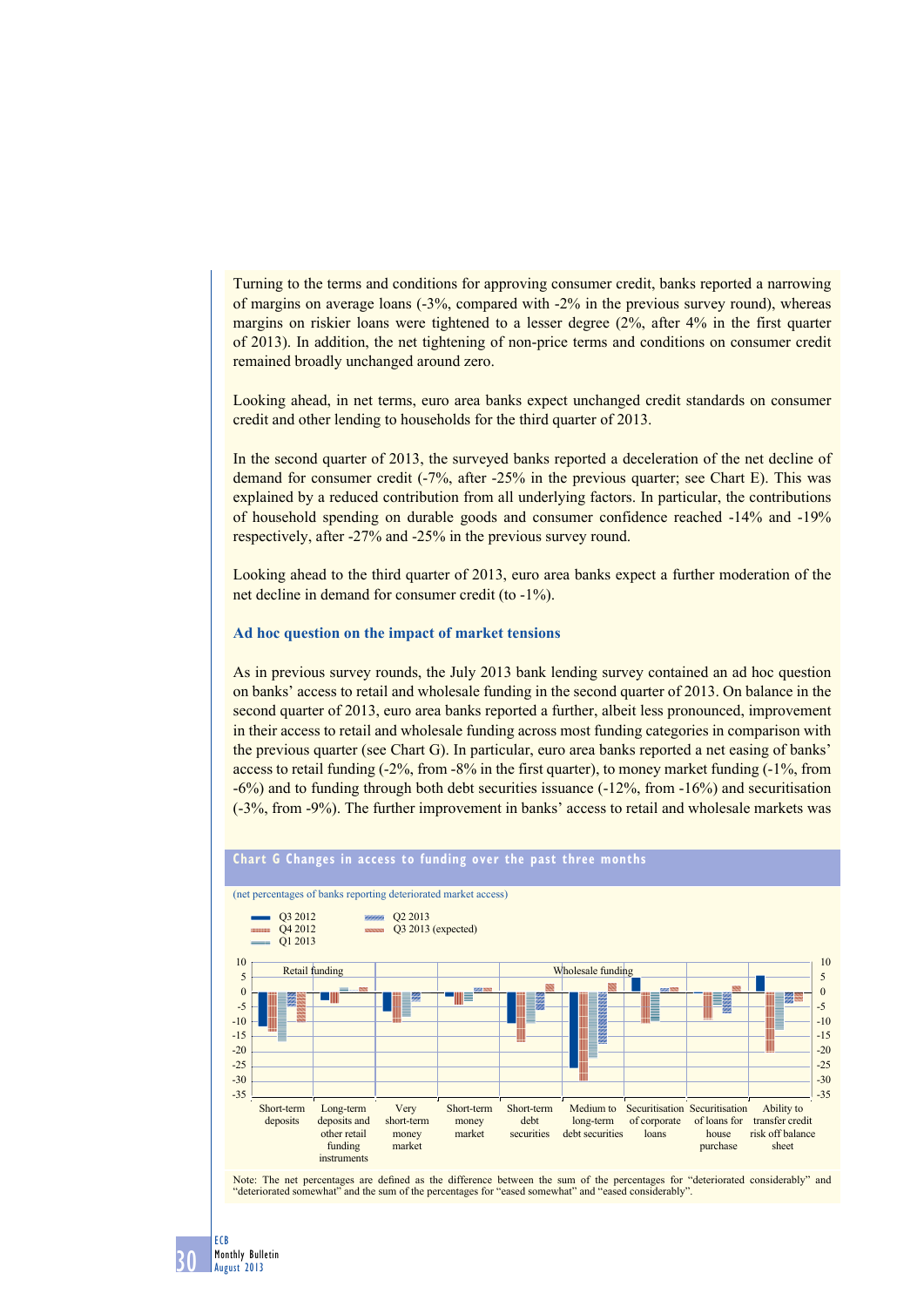Monetary and financial developments

somewhat weaker than expected at the time of the previous survey round – except for the case of debt securities and securitisation. Looking ahead to the third quarter of 2013, banks expect a small deterioration of funding conditions for most of the wholesale market segments, but a small improvement for retail funding.

**Chart H Impact of the sovereign debt crisis on banks' funding conditions, credit standards and lending margins**



<sup>2</sup> Value of sovereign collateral

Note: The net percentages are defined as the difference between the sum of the percentages for "contributed considerably to a deterioration of funding conditions/tightening of credit standards/widening of lending margins" and "contributed somewhat" and the sum of the percentages<br>for "contributed somewhat to an easing of funding conditions/easing of credit standar considerably".

31

<sup>3</sup> Other effects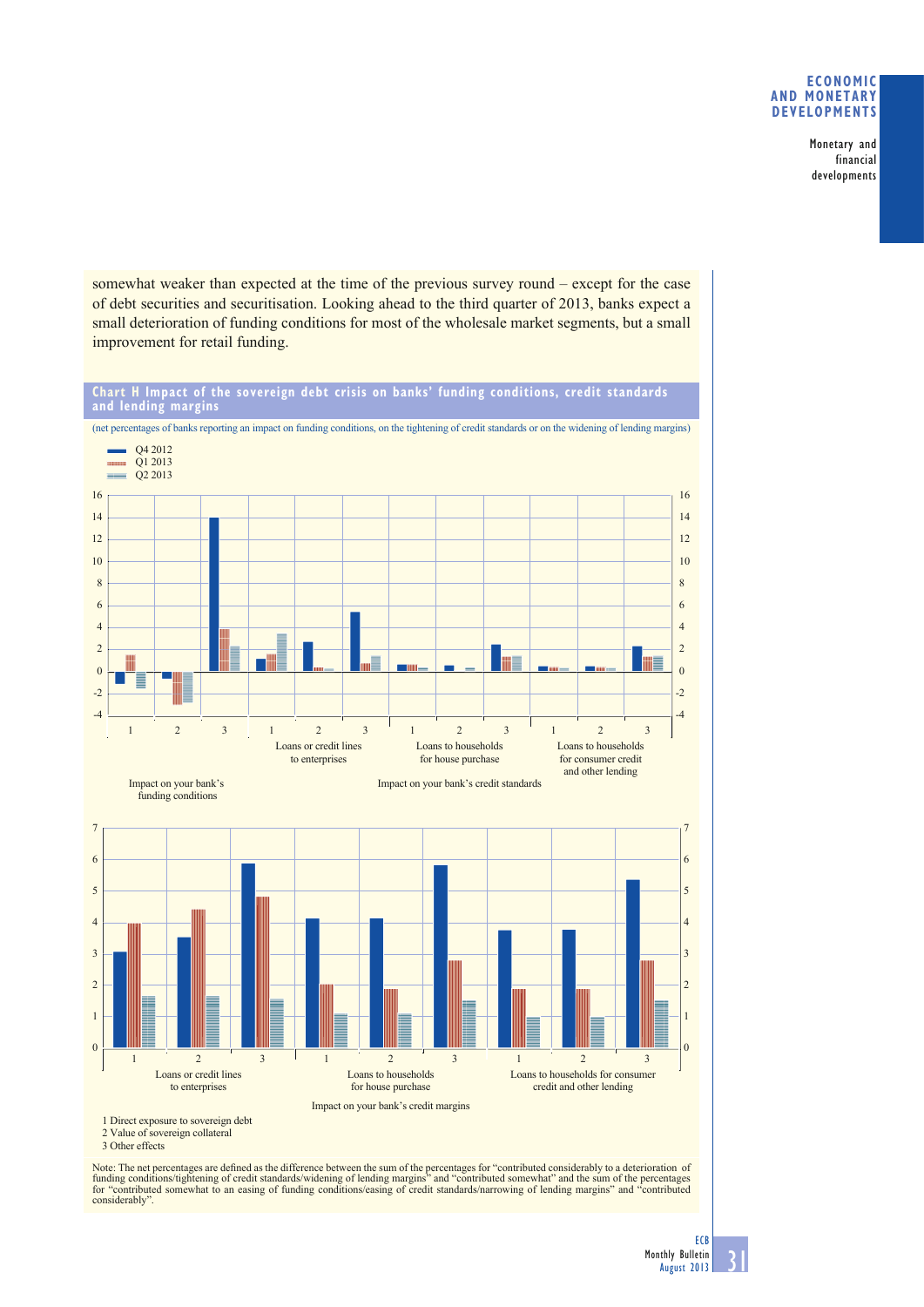## **Ad hoc question on the impact of the sovereign debt crisis on banks' funding conditions, credit standards and credit margins**

The questionnaire for the July 2013 survey also included – as it had in previous survey rounds – an ad hoc question aimed at assessing the impact of the sovereign debt crisis on banks' funding conditions, credit standards and credit margins over the three previous months.

Replies to the July 2013 survey indicate that the impact of sovereign debt tensions on banks' funding conditions was marginal and that it abated further in some segments in the second quarter of 2013 (see Chart H). On balance, about 2% of the euro area banks reported that their direct exposure to sovereign debt had contributed to a marginal easing in funding conditions (after a net tightening of 1% in the previous quarter), while 2% of the banks reported that "other effects", which may include financial contagion, had contributed to a net tightening, from 4% in the previous quarter. The value of sovereign collateral, by contrast, reportedly contributed to a marginal net easing (-3%, unchanged from the previous quarter).

Compared with the previous quarter, the impact of the sovereign debt crisis on banks' credit standards remained broadly unchanged in the second quarter of 2013, at levels significantly below the peaks recorded in the period before the announcement of the three-year longer-term refinancing operations (LTROs). At the same time, banks reported that the impact of the sovereign debt crisis on banks' credit margins had declined marginally across all lending categories.

# **Ad hoc questions on the impact of the Capital Requirements Regulation/Capital Requirements Directive IV and other changes in banking regulations3**

As was the case in the January 2013 round, the questionnaire for the July 2013 survey also included two ad hoc questions aimed at assessing the extent to which the new regulatory capital requirements affected banks' lending policies via their potential impact on the banks' capital positions and on the credit standards and credit margins they apply to loans. On balance, 24% of the participating euro area banks reported a decline in their risk-weighted assets in the first half of 2013 as a result of their endeavours to comply with new regulatory requirements, down from 32% in the second half of 2012. This adjustment process concerned both riskier loans and loans with average risks (28% for riskier loans and 16% for average-risk loans, down from 38% and 26% respectively in the second half of 2012). As regards the effect of regulation on banks' capital positions, on balance, 22% of the euro area banks noted an increase in their capital positions over the past six months, compared with 24% in the January 2013 survey. In the last six months, the strengthening in banks' capital positions was achieved comparatively more through retained earnings than through capital issuance, whereas the opposite had been the case in the second half of 2012.

Looking ahead, a slightly higher net percentage of euro area banks plan to continue reducing their risk-weighted assets in the second half of 2013 (27%, up from 24% in the first half of 2013),

<sup>3</sup> See the regulatory requirements set out in the Capital Requirements Regulation/Capital Requirements Directive IV, as accepted by European Parliament in April 2013, which can be found at http://www.europarl.europa.eu, as well as those resulting from the regulations of the European Banking Authority and from any other specific national regulations concerning banks' capital requirements that have recently been approved or are expected to be approved in the near future.